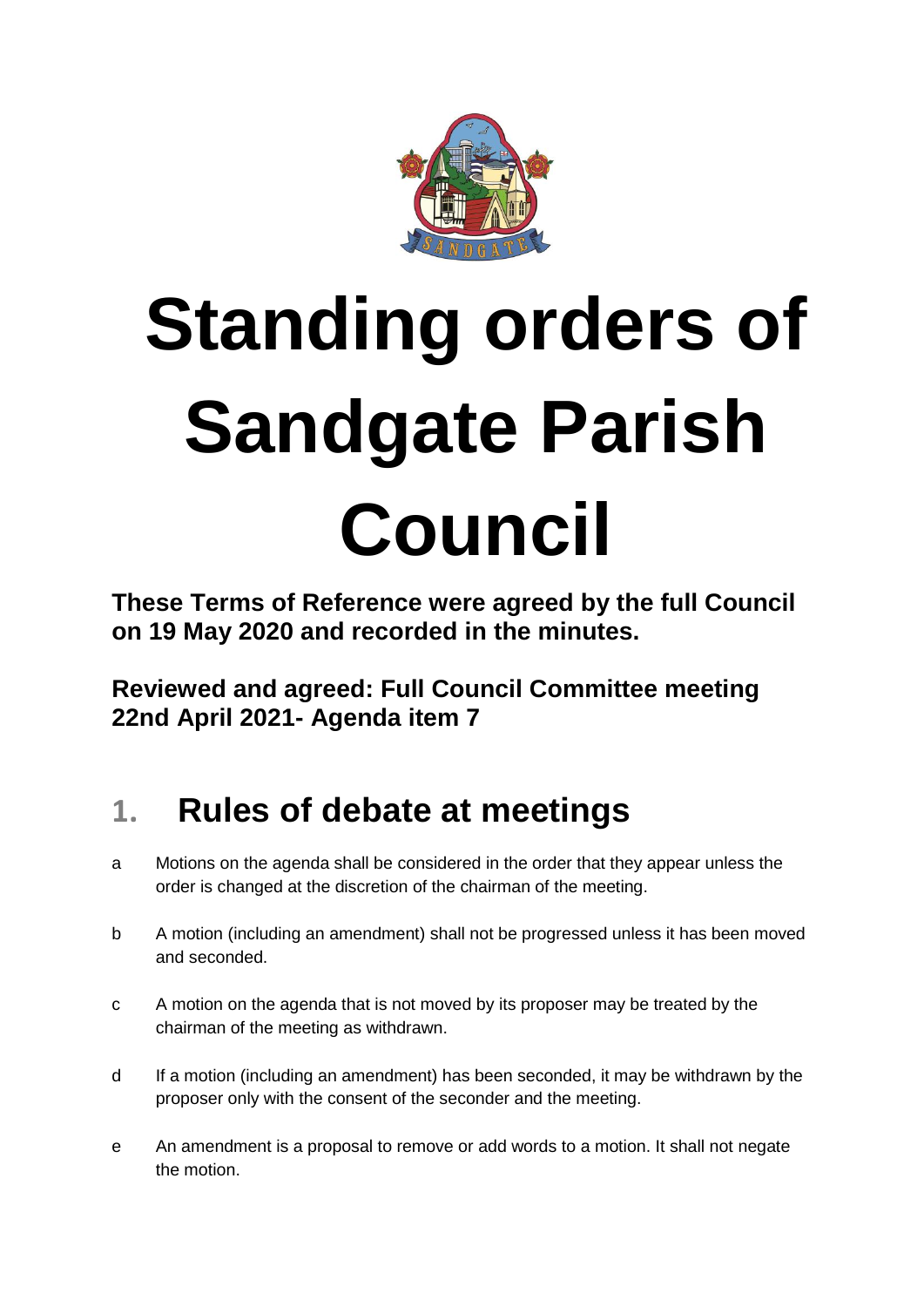- f If an amendment to the original motion is carried, the original motion becomes the substantive motion upon which further amendment(s) may be moved.
- g A councillor may move an amendment to his own motion if agreed by the meeting. If a motion has already been seconded, the amendment shall be with the consent of the seconder and the meeting.
- h If there is more than one amendment to an original or substantive motion, the amendments shall be moved in the order directed by the chairman.
- i Subject to standing order 1(k) below, only one amendment shall be moved and debated at a time, the order of which shall be directed by the chairman of the meeting.
- j One or more amendments may be discussed together if the chairman of the meeting considers this expedient but each amendment shall be voted upon separately.
- k The mover of an amendment has no right of reply at the end of debate on it.
- l Where a series of amendments to an original motion are carried, the mover of the original motion shall have a right of reply either at the end of debate of the first amendment or at the very end of debate on the final substantive motion immediately before it is put to the vote.
- m During the debate of a motion, a councillor may interrupt only on a point of order or a personal explanation and the councillor who was interrupted shall stop speaking. A councillor raising a point of order shall identify the standing order which he considers has been breached or specify the other irregularity in the proceedings of the meeting he is concerned by.
- n A point of order shall be decided by the chairman of the meeting and his decision shall be final.
- o When a motion is under debate, no other motion shall be moved except:
	- i. to amend the motion;
	- ii. to proceed to the next business;
	- iii. to adjourn the debate;
	- iv. to put the motion to a vote;
	- v. to ask a person to be no longer heard or to leave the meeting;
	- vi. to refer a motion to a committee or sub-committee for consideration;
	- vii. to exclude the public and press;
	- viii. to adjourn the meeting; or
	- ix. to suspend particular standing order(s) excepting those which reflect mandatory statutory requirements.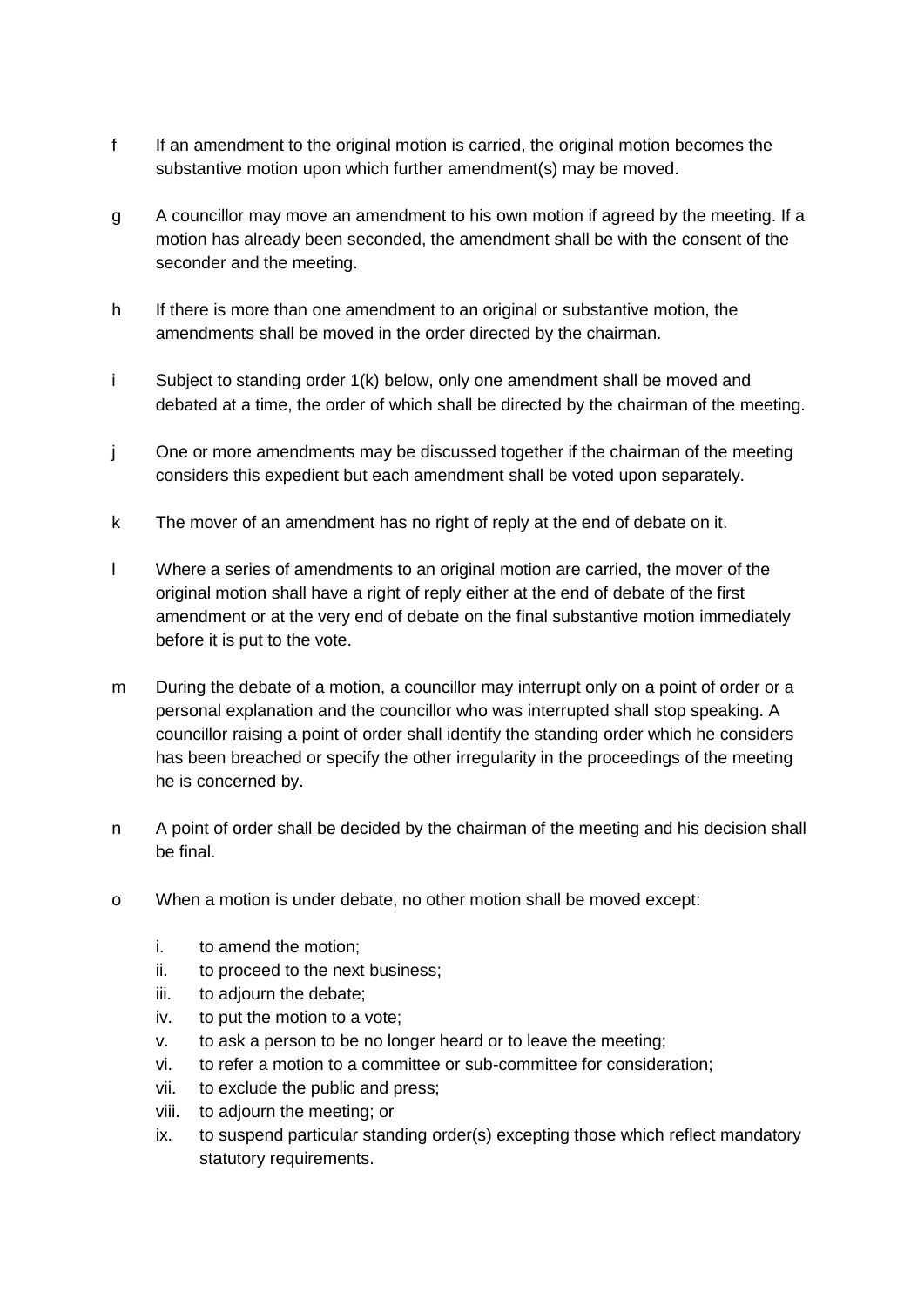- s Before an original or substantive motion is put to the vote, the chairman of the meeting shall be satisfied that the motion has been sufficiently debated and that the mover of the motion under debate has exercised or waived his right of reply.
- t Excluding motions moved understanding order 1(r) above, the contributions or speeches by a councillor shall relate only to the motion under discussion.

## **2. Disorderly conduct at meetings**

- a No person shall obstruct the transaction of business at a meeting or behave offensively or improperly. If this standing order is ignored, the chairman of the meeting shall request such person(s) to moderate or improve their conduct.
- b If person(s) disregard the request of the chairman of the meeting to moderate or improve their conduct, any councillor or the chairman of the meeting may move that the person be no longer heard or excluded from the meeting. The motion, if seconded, shall be put to the vote without discussion.
- c If a resolution made under standing order 2(b) above is ignored, the chairman of the meeting may take further reasonable steps to restore order or to progress the meeting. This may include temporarily suspending or closing the meeting.

#### **3. Meetings generally**

- a Meetings shall not take place in premises which at the time of the meeting are used for the supply of alcohol, unless no other premises are available free of charge or at a reasonable cost.
- b The minimum three clear days for notice of a meeting does not include the day on which notice was issued, the day of the meeting, a Sunday, a day of the Christmas break, a day of the Easter break or of a bank holiday or a day appointed for public thanksgiving or mourning.
- c Meetings shall be open to the public unless their presence is prejudicial to the public interest by reason of the confidential nature of the business to be transacted or for other special reasons. The public's exclusion from part or all of a meeting shall be by a resolution which shall give reasons for the public's exclusion.
- d Members of the public may make representations, answer questions and give evidence at a meeting which they are entitled to attend in respect of the business on the agenda at the discretion of the Chairman.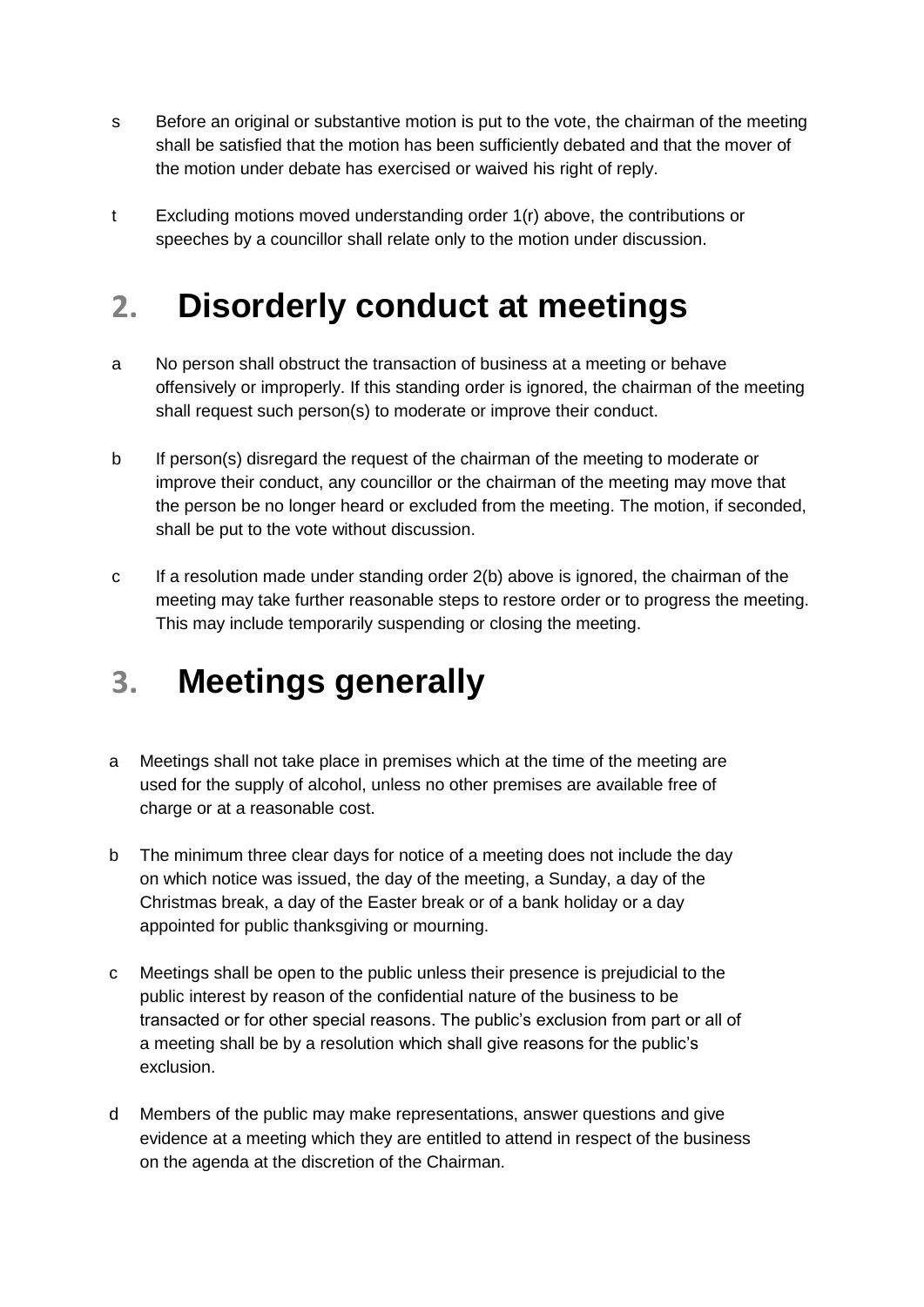- e In accordance with standing order 3(d) above, a question shall not require a response at the meeting nor start a debate on the question. The chairman of the meeting may direct that a written or oral response be given.
- f A person who speaks at a meeting shall direct his comments to the chairman of the meeting.
- g Only one person is permitted to speak at a time. If more than one person wants to speak, the chairman of the meeting shall direct the order of speaking.
- h The press shall be provided with reasonable facilities for the taking of their report of all or part of a meeting at which they are entitled to be present.
- i Subject to standing orders which indicate otherwise, anything authorised or required to be done by, to or before the Chairman of the Council may in his absence be done by, to or before the Vice-Chairman of the Council (if any).
- j The Chairman, if present, shall preside at a meeting. If the Chairman is absent from a meeting, the Vice-Chairman, if present, shall preside. If both the Chairman and the Vice-Chairman are absent from a meeting, a councillor as chosen by the councillors present at the meeting shall preside at the meeting.
- k Subject to a meeting being quorate, all questions at a meeting shall be decided by a majority of the councillors or councillors with voting rights present and voting.
- l The chairman of a meeting may give an original vote on any matter put to the vote, and in the case of an equality of votes may exercise her/his second or casting vote.

*See standing orders 5(i) and (j) below for the different rules that apply in the election of the Chairman of the Council at the annual meeting of the council.*

- m Unless standing orders provide otherwise, voting on a question shall be by a show of hands. At the request of a councillor, the voting on any question shall be recorded so as to show whether each councillor present and voting gave his vote for or against that question. Such a request shall be made before moving on to the next item of business on the agenda.
- n The minutes of a meeting shall include an accurate record of the following:
	- i. the time and place of the meeting;
	- ii. the names of councillors present and absent;
	- iii. interests that have been declared by councillors;
	- iv. whether a councillor left the meeting when matters that they held interests in were being considered;
	- v. if there was a public participation session; and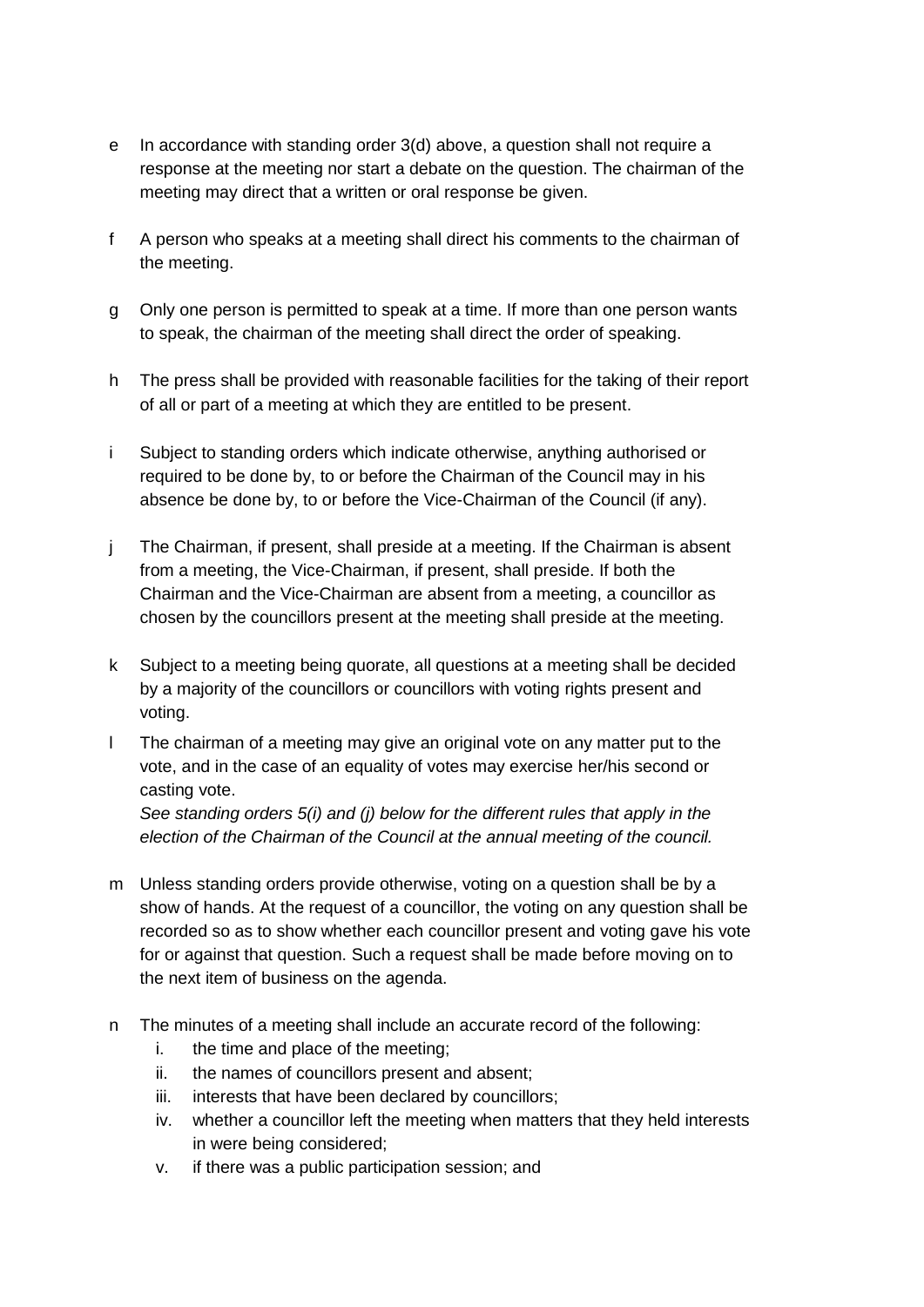- vi. the resolutions made.
- o A councillor or a non-councillor with voting rights who has a disclosable pecuniary interest or another interest as set out in the council's code of conduct in a matter being considered at a meeting is subject to statutory limitations or restrictions under the code on his right to participate and vote on that matter.
- p No business may be transacted at a meeting unless at least one-third of the whole number of members of the council are present and in no case shall the quorum of a meeting be less than three.

*See standing order 4c(vii) below for the quorum of a committee or subcommittee meeting.* 

- q If a meeting is or becomes inquorate no business shall be transacted and the meeting shall be closed subject to the clerks allowing fifteen minutes for the quorum to be made up. The business on the agenda for the meeting shall be adjourned to another meeting.
- r The public shall be entitled to record any meeting of the Council or its committees which they are entitled to attend.

#### **4. Committees and sub-committees**

- a Unless the council determines otherwise, a committee may appoint a sub-committee whose terms of reference and members shall be determined by the committee.
- b Unless the council determines otherwise, all the members of an advisory committee and a sub-committee of the advisory committee may be non-councillors.
- c The Chairman of the Council shall, ex officio, be a member of all committees and subcommittees
- d The council may appoint standing committees or other committees as may be necessary, and:
	- i. shall determine their terms of reference;
	- ii. shall determine the number and time of the ordinary meetings of a standing committee up until the date of the next annual meeting of full council;
	- iii. shall permit a committee, other than in respect of the ordinary meetings of a committee, to determine the number and time of its meetings;
	- iv. shall, subject to standing orders 4(b) and (c) above, appoint and determine the terms of office of members of such a committee;
	- v. shall, after it has appointed the members of a standing committee, appoint the chairman of the standing committee;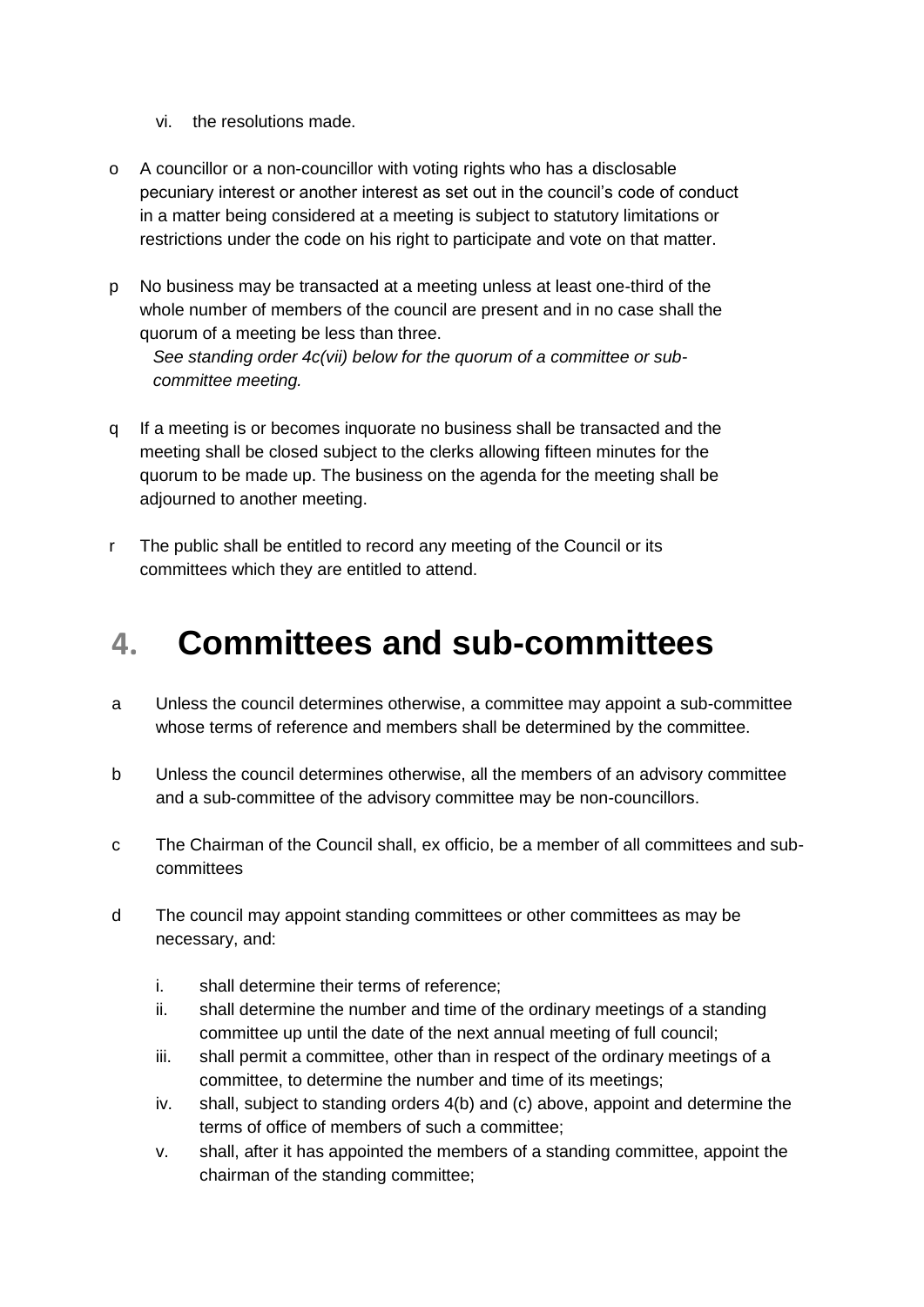- vi. shall permit a committee other than a standing committee, to appoint its own chairman at the first meeting of the committee;
- vii. shall determine the place, notice requirements and quorum for a meeting of a committee and a sub-committee which shall be no less than three;
- viii. shall determine if the public may participate at a meeting of a committee;
- ix. shall determine if the public and press are permitted to attend the meetings of a sub-committee and also the advance public notice requirements, if any, required for the meetings of a sub-committee;
- x. shall determine if the public may participate at a meeting of a sub-committee that they are permitted to attend; and
- xi. may dissolve a committee.

#### **5. Ordinary council meetings**

- **a In an election year, the annual meeting of the council shall be held on or within 14 days following the day on which the new councillors elected take office.**
- **b In a year which is not an election year, the annual meeting of a council shall be held on such day in May as the Council may direct.**
- c **If no other time is fixed, the annual meeting of the Council shall take place at 7pm.**
- d **In addition to the annual meeting of the council, at least three other ordinary meetings shall be held in each year on such dates and times as the council directs.**
- **e The first business conducted at the annual meeting of the council shall be the election of the Chairman and Vice-Chairman (if any) of the Council.**
- **f The Chairman of the Council, unless s/he has resigned or becomes disqualified, shall continue in office and preside at the annual meeting until her/his successor is elected at the next annual meeting of the council.**
- **g The Vice-Chairman of the Council, if any, unless s/he resigns or becomes disqualified, shall hold office until immediately after the election of the Chairman of the Council at the next annual meeting of the council.**
- **h In an election year, if the current Chairman of the Council has not been re-elected as a member of the council, s/he shall preside at the meeting until a successor Chairman of the Council has been elected. The current Chairman of the Council**
- **i shall not have an original vote in respect of the election of the new Chairman of the Council but must give a casting vote in the case of an equality of votes.**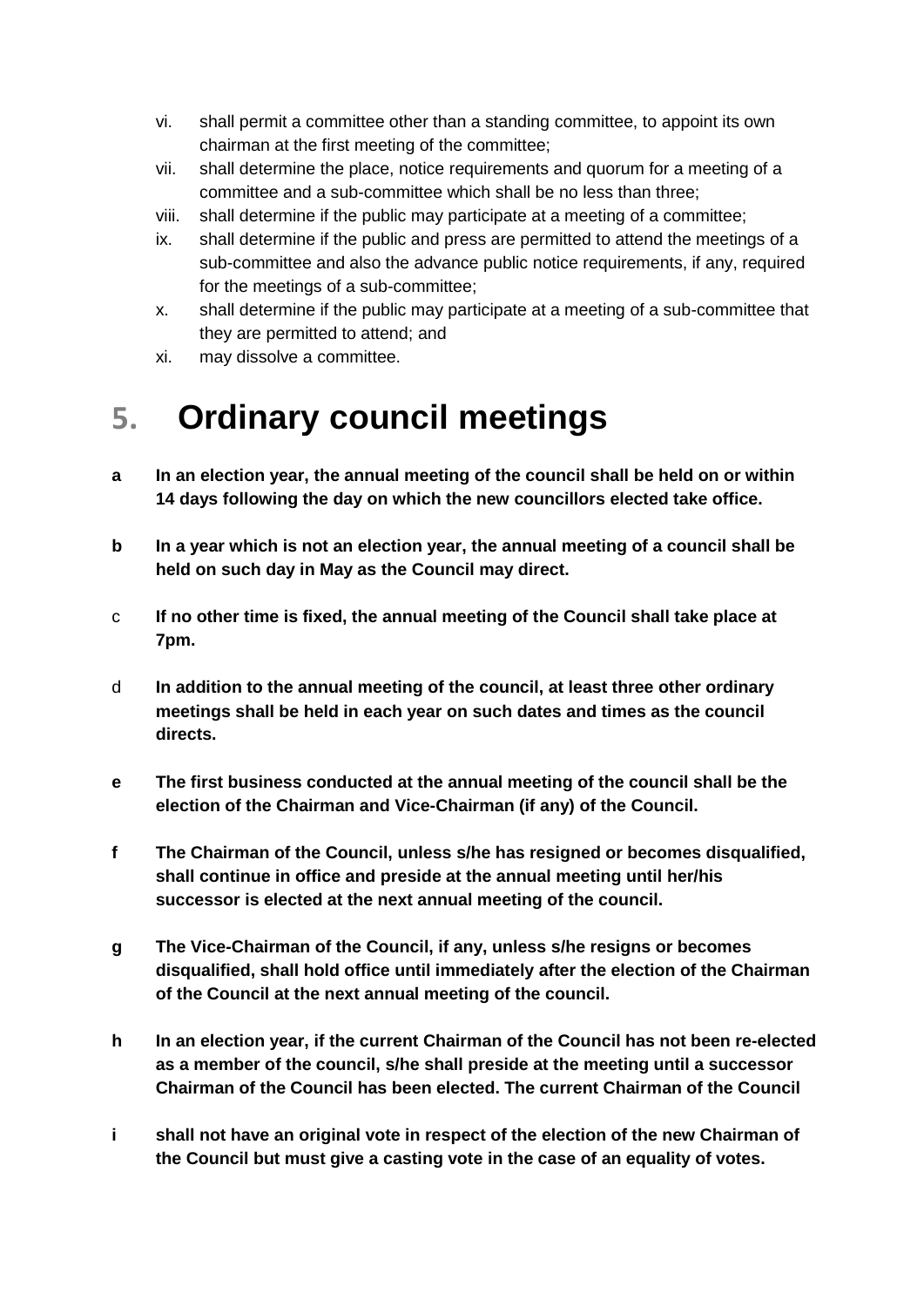- **j In an election year, if the current Chairman of the Council has been re-elected as a member of the council, s/he shall preside at the meeting until a new Chairman of the Council has been elected. S/he may exercise an original vote in respect of the election of the new Chairman of the Council and must give a casting vote in the case of an equality of votes.**
- k Following the election of the Chairman of the Council and Vice-Chairman (if any) of the Council at the annual meeting of the council, the business of the annual meeting shall include:
	- i. **In an election year, delivery by the Chairman of the Council and councillors of their acceptance of office forms unless the council resolves for this to be done at a later date**. **In a year which is not an election year, delivery by the Chairman of the Council of her/his acceptance of office form unless the council resolves for this to be done at a later date;**
	- ii. Confirmation of the accuracy of the minutes of the last meeting of the council;
	- iii. Receipt of the minutes of the last meeting of a committee;
	- iv. Consideration of the recommendations made by a committee;
	- v. Review of delegation arrangements to committees, sub-committees, staff and other local authorities;
	- vi. Review of the terms of reference for committees;
	- vii. Appointment of members to existing committees;
	- viii. Appointment of any new committees in accordance with standing order 4 above;
	- ix. Review and adoption of appropriate standing orders and financial regulations;
	- x. Review of arrangements, including any charters and agency agreements, with other local authorities and review of contributions made to expenditure incurred by other local authorities;
	- xi. Review of representation on or work with external bodies and arrangements for reporting back;
	- xii. (*England*) In an election year, to make arrangements with a view to the council becoming eligible to exercise the general power of competence in the future;
	- xiii. Review of inventory of land and assets including buildings and office equipment;
	- xiv. Confirmation of arrangements for insurance cover in respect of all insured risks;
	- xv. Review of the council's and/or staff subscriptions to other bodies;
	- xvi. Review of the council's complaints procedure;
	- xvii. Review of the council's procedures for handling requests made under the Freedom of Information Act 2000 and the Data Protection Act 1998;
	- xviii. Review of the council's policy for dealing with the press/media; and
	- xix. Determining the time and place of ordinary meetings of the full council up to and including the next annual meeting of full council.

#### **6. Extraordinary meetings of the council and committees and sub-committees**

**a The Chairman of the Council may convene an extraordinary meeting of the**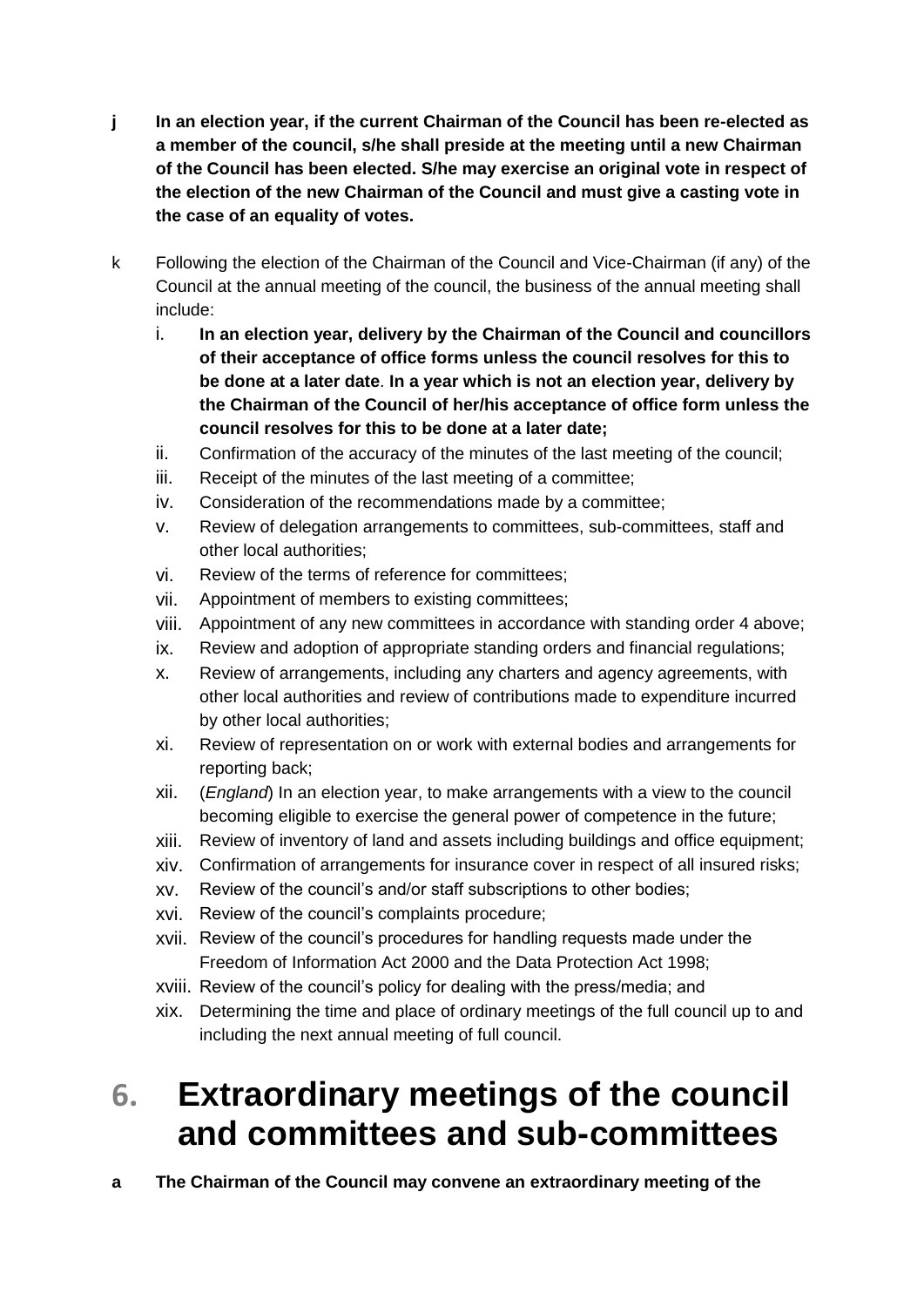**council at any time.** 

- b **If the Chairman of the Council does not or refuses to call an extraordinary meeting of the council within seven days of having been requested in writing to do so by two councillors, any two councillors may convene an extraordinary meeting of the council. The public notice giving the time, place and agenda for such a meeting must be signed by the two councillors.**
- c The chairman of a committee [or a sub-committee] may convene an extraordinary meeting of the committee [or the sub-committee] at any time.
- d If the chairman of a committee [or a sub-committee] does not, or refuses to, call an extraordinary meeting within 7 days of having been requested by to do so by 2 members of the committee [or the sub-committee], any 2 members of the committee [and the sub-committee] may convene an extraordinary meeting of a committee [and a sub-committee].

#### **7. Previous resolutions**

- a A resolution shall not be reversed within six months except either by a special motion, which requires written notice by at least 2 councillors to be given to the Proper Officer in accordance with standing order 9 below, or by a motion moved in pursuance of the recommendation of a committee or a sub-committee.
- b When a motion moved pursuant to standing order 7(a) above has been disposed of, no similar motion may be moved within a further six months.

#### **8. Voting on appointments**

a Where more than two persons have been nominated for a position to be filled by the council and none of those persons has received an absolute majority of votes in their favour, the name of the person having the least number of votes shall be struck off the list and a fresh vote taken. This process shall continue until a majority of votes is given in favour of one person. A tie in votes may be settled by the casting vote exerciseable by the chairman of the meeting.

#### **9. Motions for a meeting that require written notice to be given to the Proper Officer**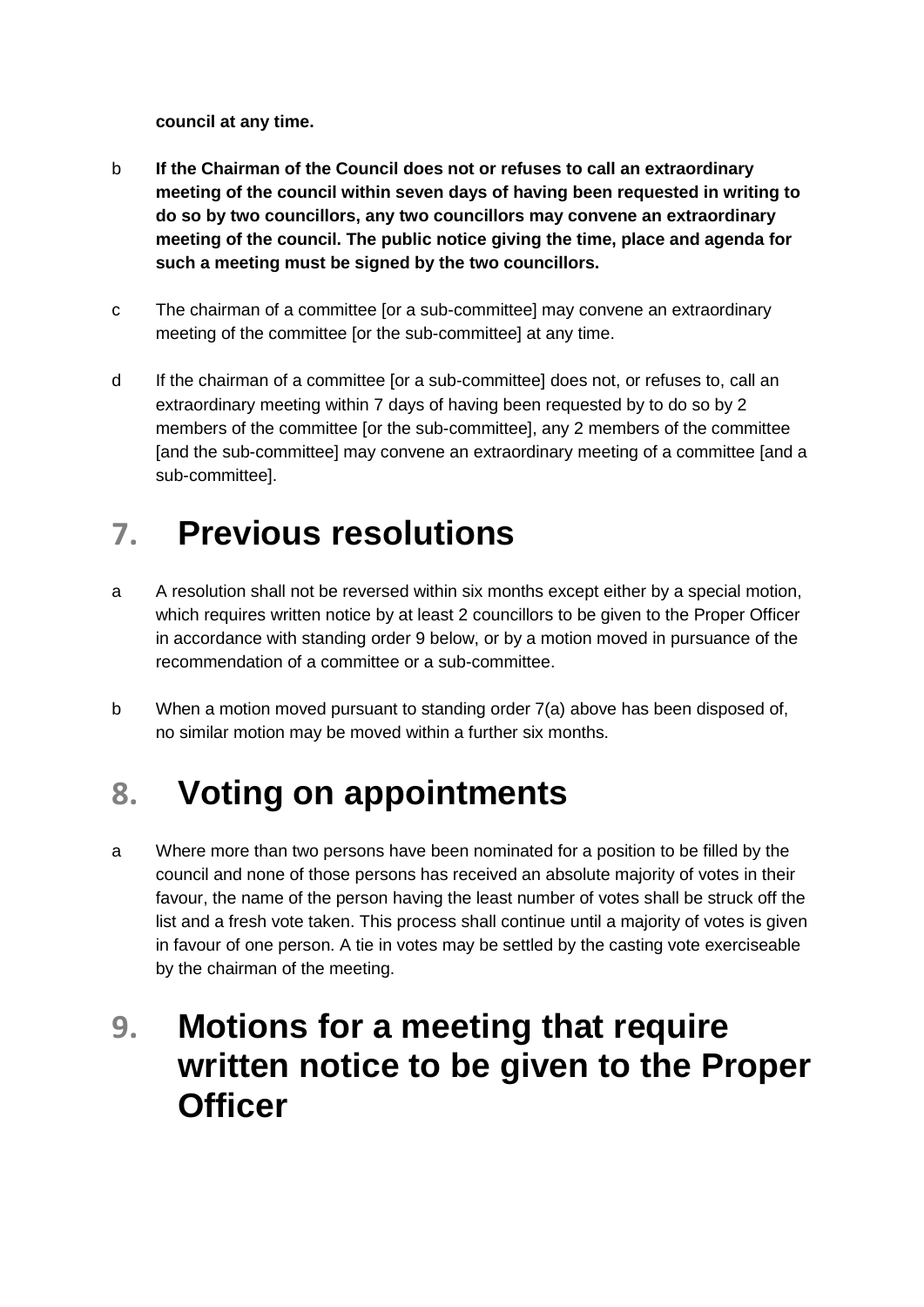- a A motion shall relate to the responsibilities of the meeting which it is tabled for and in any event shall relate to the performance of the council's statutory functions, powers and obligations or an issue which specifically affects the council's area or its residents.
- b No motion may be moved at a meeting unless it is on the agenda and the mover has given written notice of its wording to the Proper Officer at least 5 clear days before the meeting. Clear days do not include the day of the notice or the day of the meeting.
- c The Proper Officer may, before including a motion on the agenda received in accordance with standing order 9(b) above, correct obvious grammatical or typographical errors in the wording of the motion.
- d If the Proper Officer considers the wording of a motion received in accordance with standing order 9(b) above is not clear in meaning, the motion shall be rejected until the mover of the motion resubmits it in writing to the Proper Officer so that it can be understood at least 5 clear days before the meeting.
- e If the wording or subject of a proposed motion is considered improper, the Proper Officer shall consult with the chairman of the forthcoming meeting or, as the case may be, the councillors who have convened the meeting, to consider whether the motion shall be included in the agenda or rejected.
- f Subject to standing order 9(e) above, the decision of the Proper Officer as to whether or not to include the motion on the agenda shall be final.

#### **10. Motions at a meeting that do not require written notice**

- a The following motions may be moved at a meeting without written notice to the Proper Officer;
	- i. to correct an inaccuracy in the draft minutes of a meeting;
	- ii. to move to a vote;
	- iii. to defer consideration of a motion;
	- iv. to refer a motion to a particular committee or sub-committee;
	- v. to appoint a person to preside at a meeting;
	- vi. to change the order of business on the agenda;
	- vii. to proceed to the next business on the agenda;
	- viii. to require a written report;
	- ix. to appoint a committee or sub-committee and their members;
	- x. to exclude the press and public from a meeting in respect of confidential or sensitive information which is prejudicial to the public interest;
	- xi. to not hear further from a councillor or a member of the public;
	- xii. to exclude a councillor or member of the public for disorderly conduct;
	- xiii. to temporarily suspend the meeting;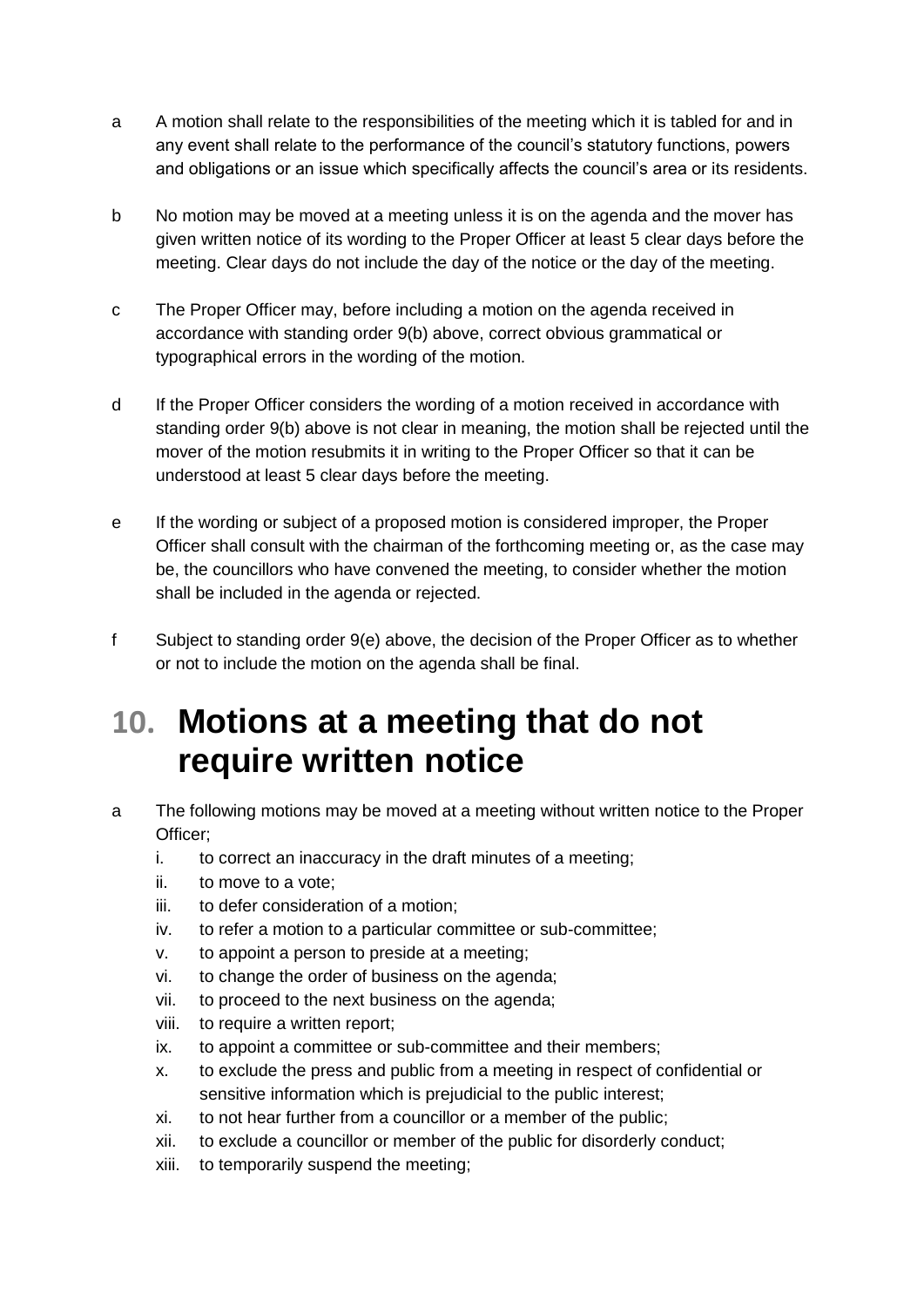- xiv. to suspend a particular standing order (unless it reflects mandatory statutory requirements);
- xv. to adjourn the meeting; or
- xvi. to close a meeting.

## **11. Handling confidential or sensitive information**

- a The agenda, papers that support the agenda and the minutes of a meeting shall not disclose or otherwise undermine confidential or sensitive information which for special reasons would not be in the public interest.
- b Councillors and staff shall not disclose confidential or sensitive information which for special reasons would not be in the public interest.

#### **12. Draft minutes**

- a If the draft minutes of a preceding meeting have been served on councillors with the agenda to attend the meeting at which they are due to be approved for accuracy, they shall be taken as read.
- b There shall be no discussion about the draft minutes of a preceding meeting except in relation to their accuracy. A motion to correct an inaccuracy in the draft minutes shall be moved in accordance with standing order 10(a)(i) above.
- c The accuracy of draft minutes, including any amendment(s) made to them, shall be confirmed by resolution and shall be signed by the chairman of the meeting and stand as an accurate record of the meeting to which the minutes relate.
- d Upon a resolution which confirms the accuracy of the minutes of a meeting, the draft minutes or recordings of the meeting for which approved minutes exist shall be destroyed.

#### **13. Code of conduct and dispensations**

*See also standing order 3(o) above.* 

- a All councillors shall observe the code of conduct adopted by the council.
- b Unless s/he has been granted a dispensation, a councillor or non-councillor with voting rights shall withdraw from a meeting when it is considering a matter in which s/he has a disclosable pecuniary interest. S/he may return to the meeting after it has considered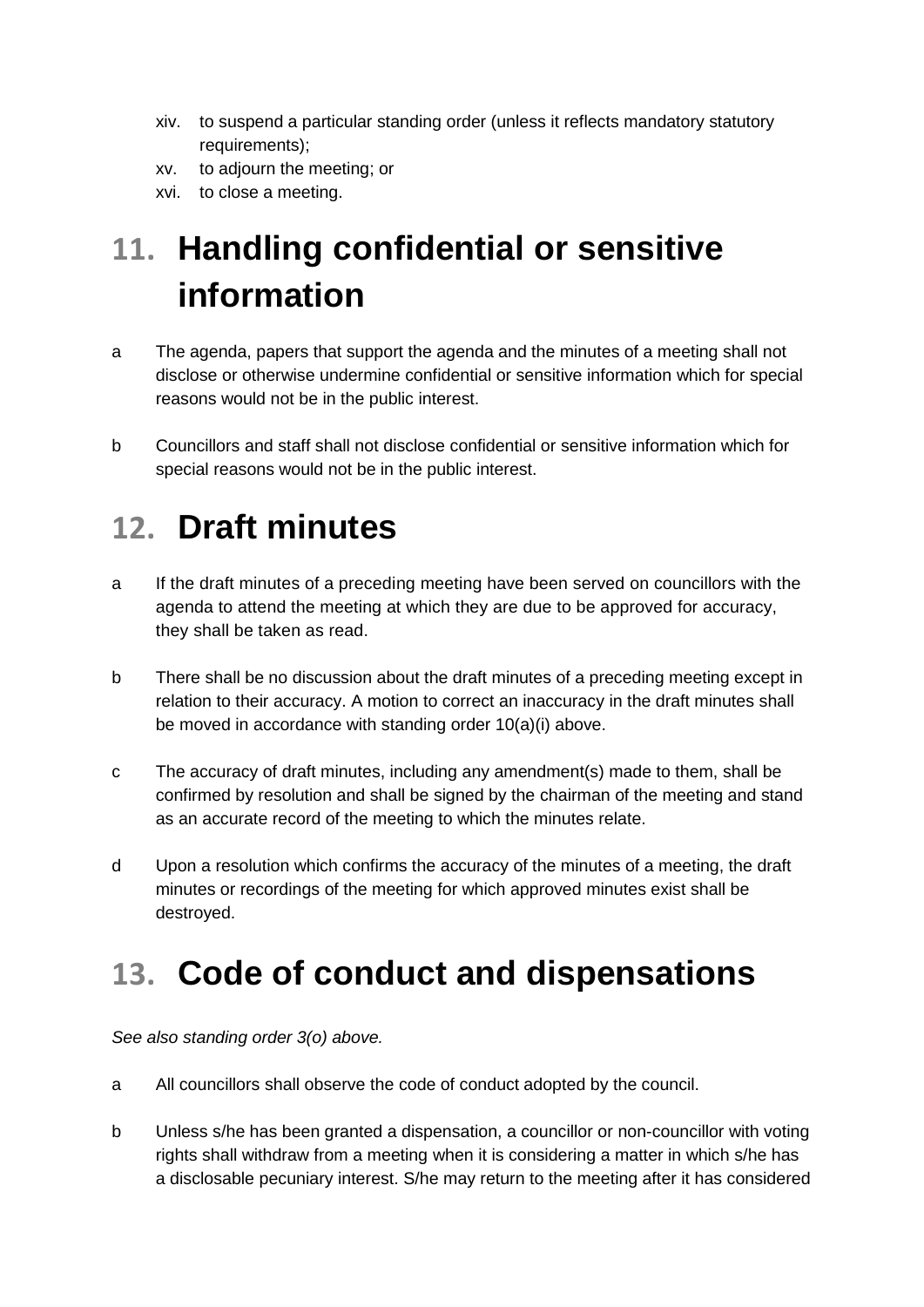the matter in which s/he had the interest.

- c Unless s/he has been granted a dispensation, a councillor shall withdraw from a meeting when it is considering a matter in which s/he has another interest if so required by the council's code of conduct. S/he may return to the meeting after it has considered the matter in which s/he had the interest.
- d Dispensation requests shall be in writing and submitted to the Proper Officer as soon as possible before the meeting, at least 24 hours before the start of the meeting.
- e A decision as to whether to grant a dispensation shall be made by the Proper Officer OR by a meeting of the council and that decision is final.
- f A dispensation request shall confirm:
	- i. the description and the nature of the disclosable pecuniary interest or other interest to which the request for the dispensation relates;
	- ii. whether the dispensation is required to participate at a meeting in a discussion only or a discussion and a vote;
	- iii. the date of the meeting or the period (not exceeding four years) for which the dispensation is sought; and
	- iv. an explanation as to why the dispensation is sought.
- g Subject to standing orders 13(d) and (f) above, dispensations requests shall be considered [by the Proper Officer before the meeting or, if this is not possible, at the start of the meeting for which the dispensation is required] OR [at the beginning of the meeting of the council, or committee or a sub-committee for which the dispensation is required].
- h A dispensation may be granted in accordance with standing order 13(e) above if having regard to all relevant circumstances the following applies:
	- i. without the dispensation the number of persons prohibited from participating in the particular business would be so great a proportion of the meeting transacting the business as to impede the transaction of the business; or
	- ii. granting the dispensation is in the interests of persons living in the council's area; or
	- iii. it is otherwise appropriate to grant a dispensation.

#### **14. Code of conduct complaints**

a Upon notification by the District Council that it is dealing with a complaint that a councillor or non-councillor with voting rights has breached the council's code of conduct, the Proper Officer shall, subject to standing order 11 above, report this to the council.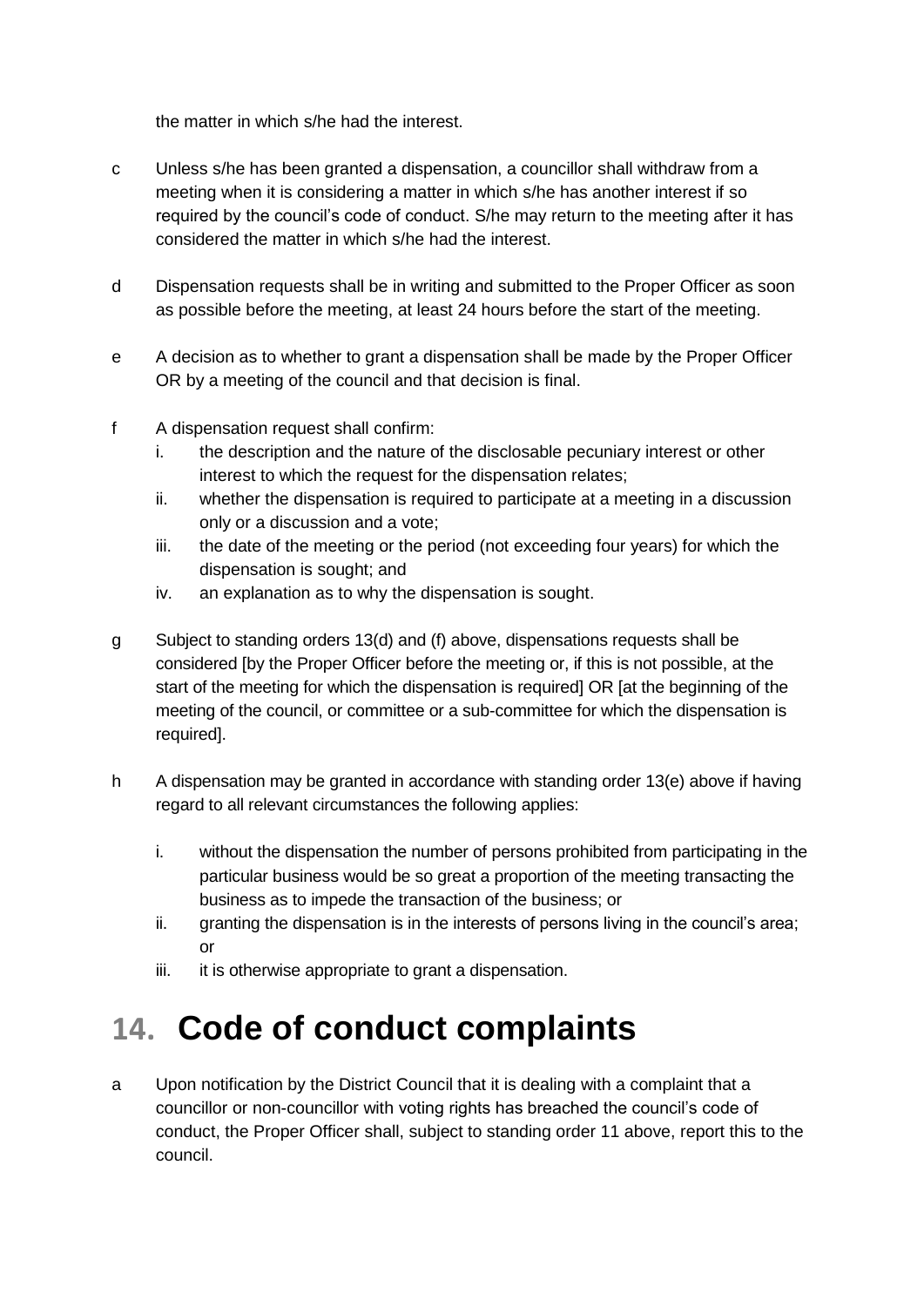- b Where the notification in standing order 14(a) above relates to a complaint made by the Proper Officer, the Proper Officer shall notify the Chairman of Council of this fact, and the Chairman shall nominate another staff member to assume the duties of the Proper Officer in relation to the complaint until it has been determined and the council has agreed what action, if any, to take in accordance with standing order 14(d) below.
- c The council may:
	- i. provide information or evidence where such disclosure is necessary to progress an investigation of the complaint or is required by law;
	- ii. seek information relevant to the complaint from the person or body with statutory responsibility for investigation of the matter;
- d Upon notification by the District Council that a councillor has breached the council's code of conduct, the council shall consider what, if any, action to take against her/him. Such action excludes disqualification or suspension from office.

#### **15. Proper Officers**

- a The Proper Officers shall be either (i) the clerk or (ii) deputy clerk/responsible finance officer.
- b The Proper Officer shall:
	- i. **at least three clear days before a meeting of the council, a committee** and a sub-committee serve on councillors, by delivery or post at their residences or email to a provided email address, a signed summons confirming the time, place and the agenda.
	- ii. give public notice of the time, place and agenda at least three clear days before a meeting of the council or a meeting of a committee or a sub-committee (provided that the public notice with agenda of an extraordinary meeting of the council convened by councillors is signed by them); *See standing order 3(b) above for the meaning of clear days for a meeting of a full council and standing order 3(c) above for a meeting of a committee.*
	- iii. subject to standing order 9 above, include on the agenda all motions in the order received unless a councillor has given written notice at least 5 days before the meeting confirming his withdrawal of it;
	- iv. convene a meeting of full council for the election of a new Chairman of the Council, occasioned by a casual vacancy in her/his office;
	- v. facilitate inspection of the minute book by local government electors;
	- vi. receive and retain copies of byelaws made by other local authorities;
	- vii. retain acceptance of office forms from councillors;
	- viii. retain a copy of every councillor's register of interests;
	- ix. assist with responding to requests made under the Freedom of Information Act 2000 and Data Protection Act 1998, in accordance with and subject to the council's policies and procedures relating to the same;
	- x. receive and send general correspondence and notices on behalf of the council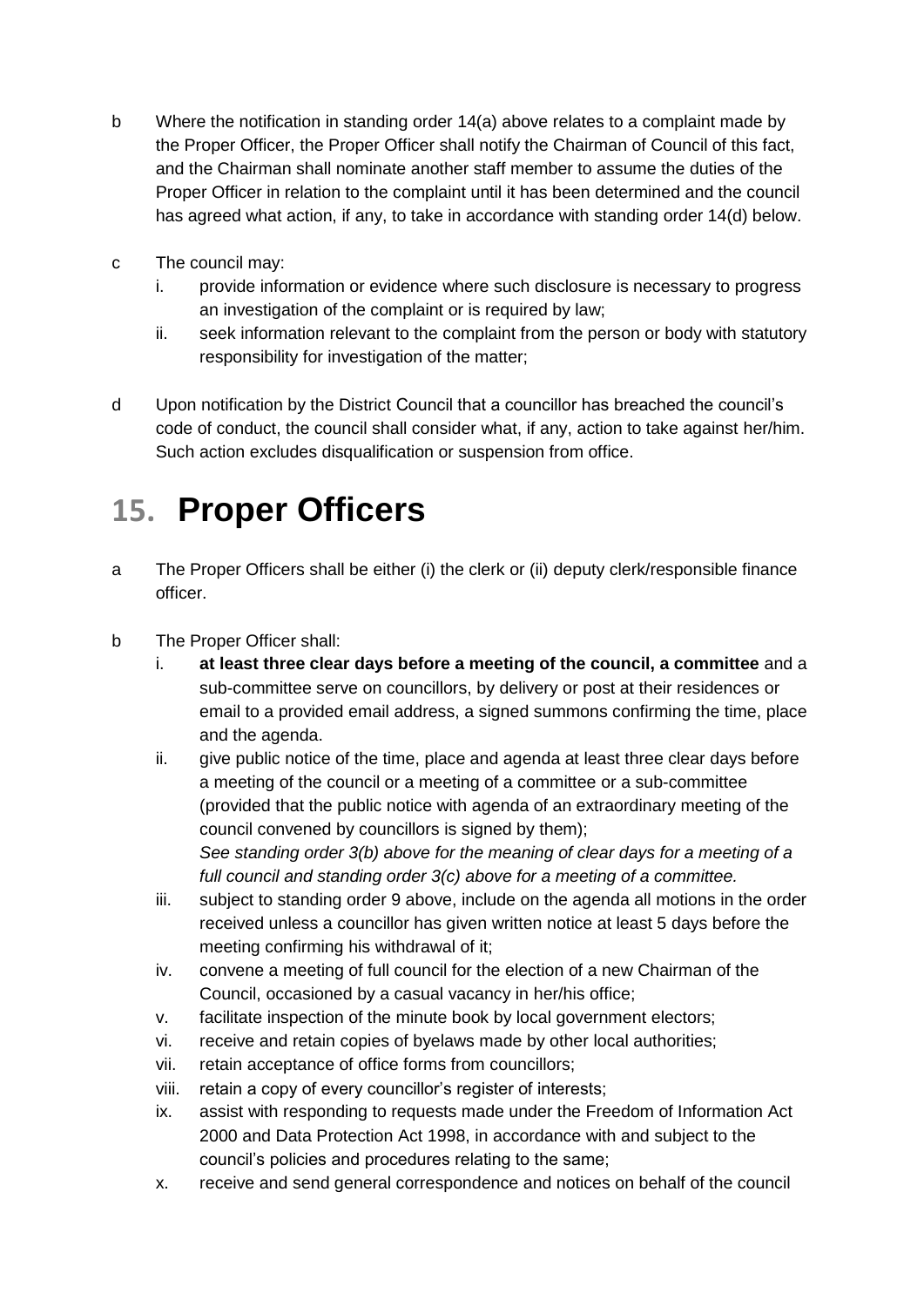except where there is a resolution to the contrary;

- xi. manage the organisation, storage of, access to and destruction of information held by the council in paper and electronic form;
- xii. arrange for legal deeds to be executed; *See also standing order 22 below.*
- xiii. arrange or manage the prompt authorisation, approval, and instruction regarding any payments to be made by the council in accordance with the council's financial regulations:
- xiv. record every planning application notified to the council and the council's response to the local planning authority in a book for such purpose;
- xv. refer a planning application received by the council to the next meeting of the Planning Committee
- xvi. manage access to information about the council via the publication scheme; and
- xvii. retain custody of the seal of the council (if any) which shall not be used without a resolution to that effect.

*See also standing order 22 below.*

## **16. Responsible Financial Officer**

a The council shall appoint appropriate staff member to undertake the work of the Responsible Financial Officer when the Responsible Financial Officer is absent.

#### **17. Accounts and accounting statements**

- a "Proper practices" in standing orders refer to the most recent version of Governance and Accountability for Local Councils – a Practitioners' Guide (England).
- b All payments by the council shall be authorised, approved and paid in accordance with the law, proper practices and the council's financial regulations.
- c The Responsible Financial Officer shall supply to each councillor as soon as practicable after 30 June, 30 September and 31 December in each year a statement to summarise:
	- i. the council's receipts and payments for each quarter;
	- ii. the council's aggregate receipts and payments for the year to date;
	- iii. the balances held at the end of the quarter being reported

and which includes a comparison with the budget for the financial year and highlights any actual or potential overspends.

- d As soon as possible after the financial year end at 31 March, the Responsible Financial Officer shall provide:
	- i. each councillor with a statement summarising the council's receipts and payments for the last quarter and the year to date for information; and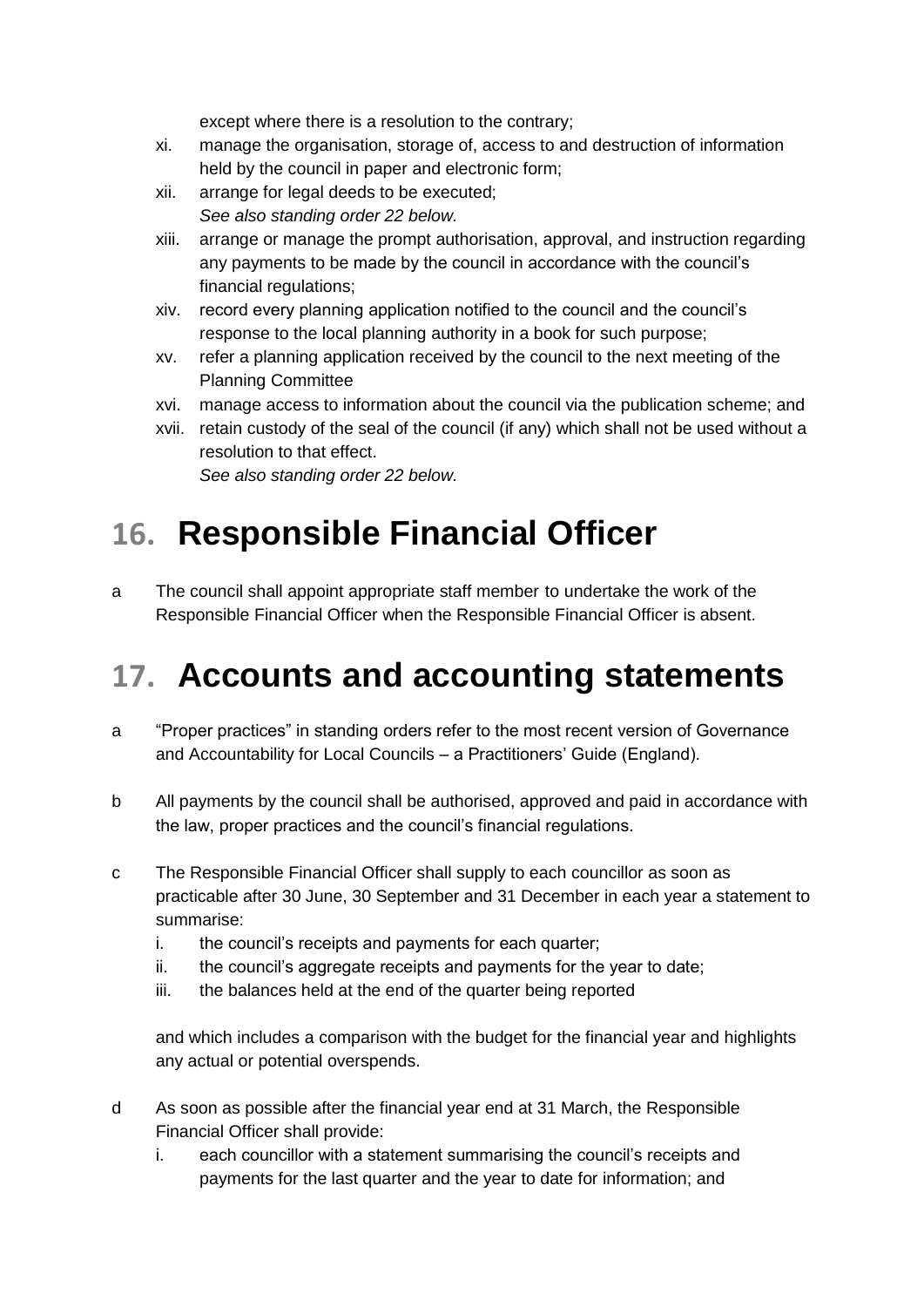- ii. to the full council the accounting statements for the year in the form of Section 1 of the annual return, as required by proper practices, for consideration and approval.
- e The year end accounting statements shall be prepared in accordance with proper practices and applying the form of accounts determined by the council (receipts and payments, or income and expenditure) for a year to 31 March. A completed draft annual return shall be presented to each councillor before the end of the following month of May. The annual return of the council, which is subject to external audit, including the annual governance statement, shall be presented to council for consideration and formal approval before 30 June.

#### **18. Financial controls and procurement**

- a The council shall consider and approve financial regulations drawn up by the Responsible Financial Officer, which shall include detailed arrangements in respect of the following:
	- i. the keeping of accounting records and systems of internal controls;
	- ii. the assessment and management of financial risks faced by the council;
	- iii. the work of the independent internal auditor in accordance with proper practices and the receipt of regular reports from the internal auditor, which shall be required at least annually;
	- iv. the inspection and copying by councillors and local electors of the council's accounts and/or orders of payments; and
	- v. procurement policies (subject to standing order 18(c) below) including the setting of values for different procedures.
- b Financial regulations shall be reviewed regularly and at least annually for fitness of purpose.
- c Financial regulations shall confirm that a proposed contract for the supply of goods, materials, services and the execution of works with an estimated value in excess of [£60,000] shall be procured on the basis of a formal tender as summarised in standing order 18(d) below.
- d Subject to additional requirements in the financial regulations of the council, the tender process for contracts for the supply of goods, materials, services or the execution of works shall include, as a minimum, the following steps:
	- i. a specification for the goods, materials, services or the execution of works shall be drawn up;
	- ii. an invitation to tender shall be drawn up to confirm (i) the council's specification (ii) the time, date and address for the submission of tenders (iii) the date of the council's written response to the tender and (iv) the prohibition on prospective contractors contacting councillors or staff to encourage or support their tender outside the prescribed process;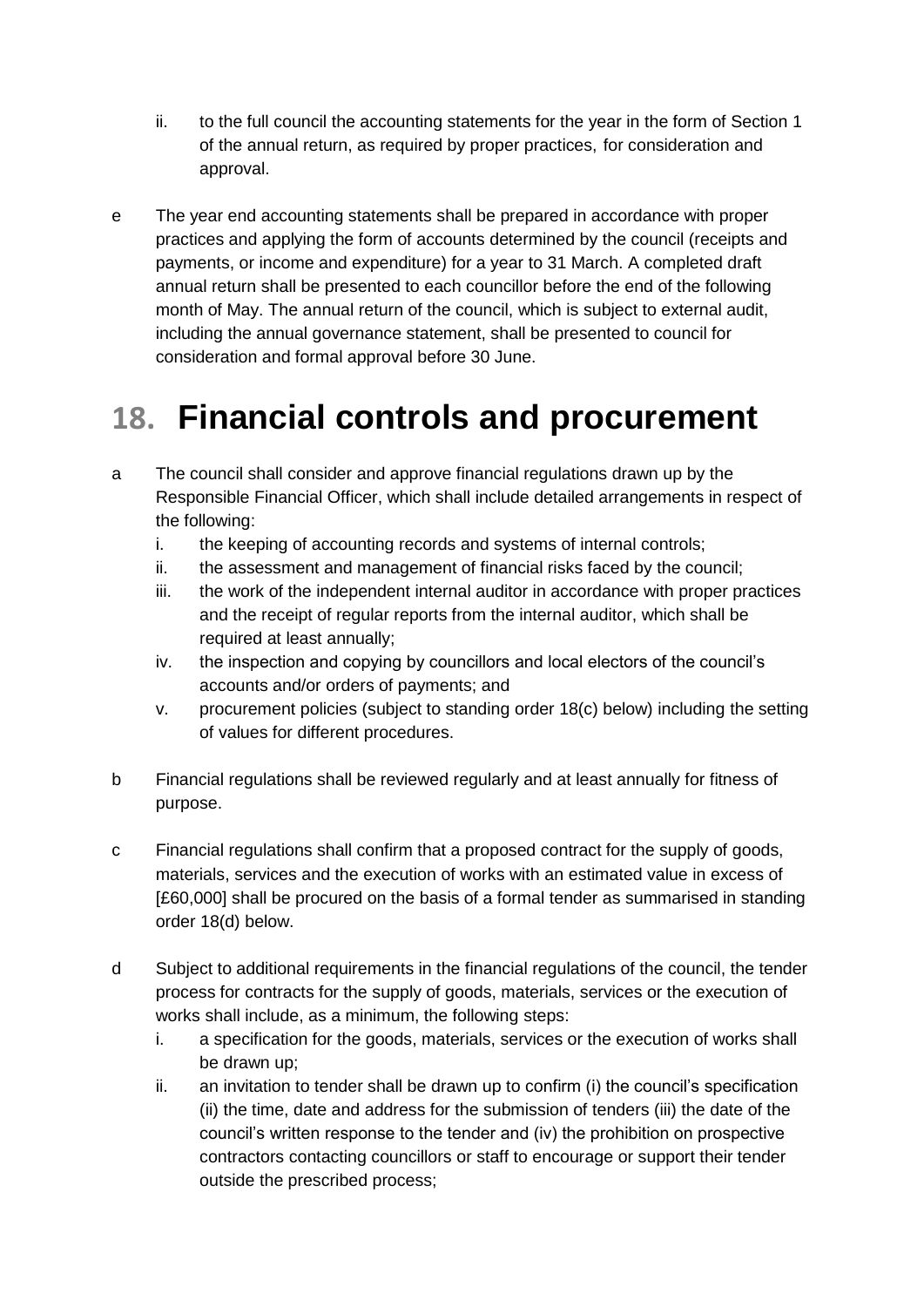- iii. the invitation to tender shall be advertised in a local newspaper and in any other manner that is appropriate;
- iv. tenders are to be submitted in writing in a sealed marked envelope addressed to the Proper Officer;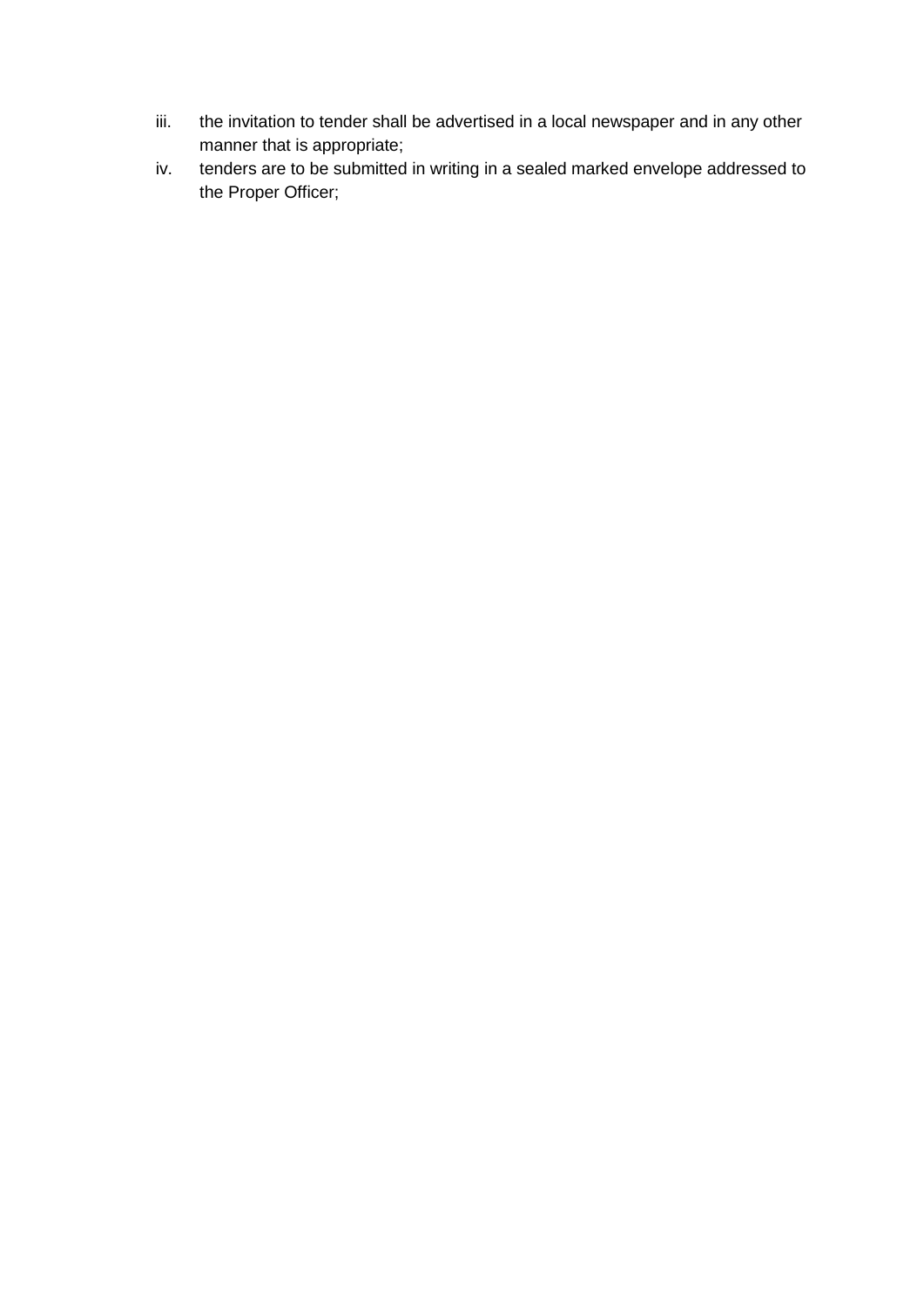- v. tenders shall be opened by the Proper Officer in the presence of at least one councillor after the deadline for submission of tenders has passed;
- vi. tenders are to be reported to and considered by the appropriate meeting of the council or a committee or sub-committee with delegated responsibility.
- e Neither the council, nor a committee or a sub-committee with delegated responsibility for considering tenders, is bound to accept the lowest value tender.
- f Where the value of a contract is likely to exceed £138,893 (or other threshold specified by the Office of Government Commerce from time to time) the council must consider whether the Public Contracts Regulations 2006 (SI No. 5, as amended) and the Utilities Contracts Regulations 2006 (SI No. 6, as amended) apply to the contract and, if either of those Regulations apply, the council must comply with EU procurement rules.

## **19. Handling staff matters**

- a A matter personal to a member of staff that is being considered by a meeting of council OR the Resources Committee is subject to standing order 11 above.
- b Subject to the council's policy regarding absences from work, staff shall notify the Chairman of the Council of all absences.
- c The chairman of the Resources Committee shall upon a resolution conduct a review of the performance and annual appraisal of the work of the Parish Clerk/Librarian and the Deputy Clerk/Responsible Finance Officers. The reviews and appraisal shall be reported in writing and is subject to approval by resolution by the Resources Committee.
- d The council shall have a policy regarding the handling of grievance matters.
- e Any persons responsible for all or part of the management of staff shall treat the written records of all meetings relating to their performance, capabilities, grievance or disciplinary matters as confidential and secure.
- f The council shall keep all written records relating to employees secure. All paper records shall be secured and locked and electronic records shall be password protected and encrypted.
- g Only persons with line management responsibilities shall have access to staff records referred to in standing orders 19(f) and (g) above if so justified.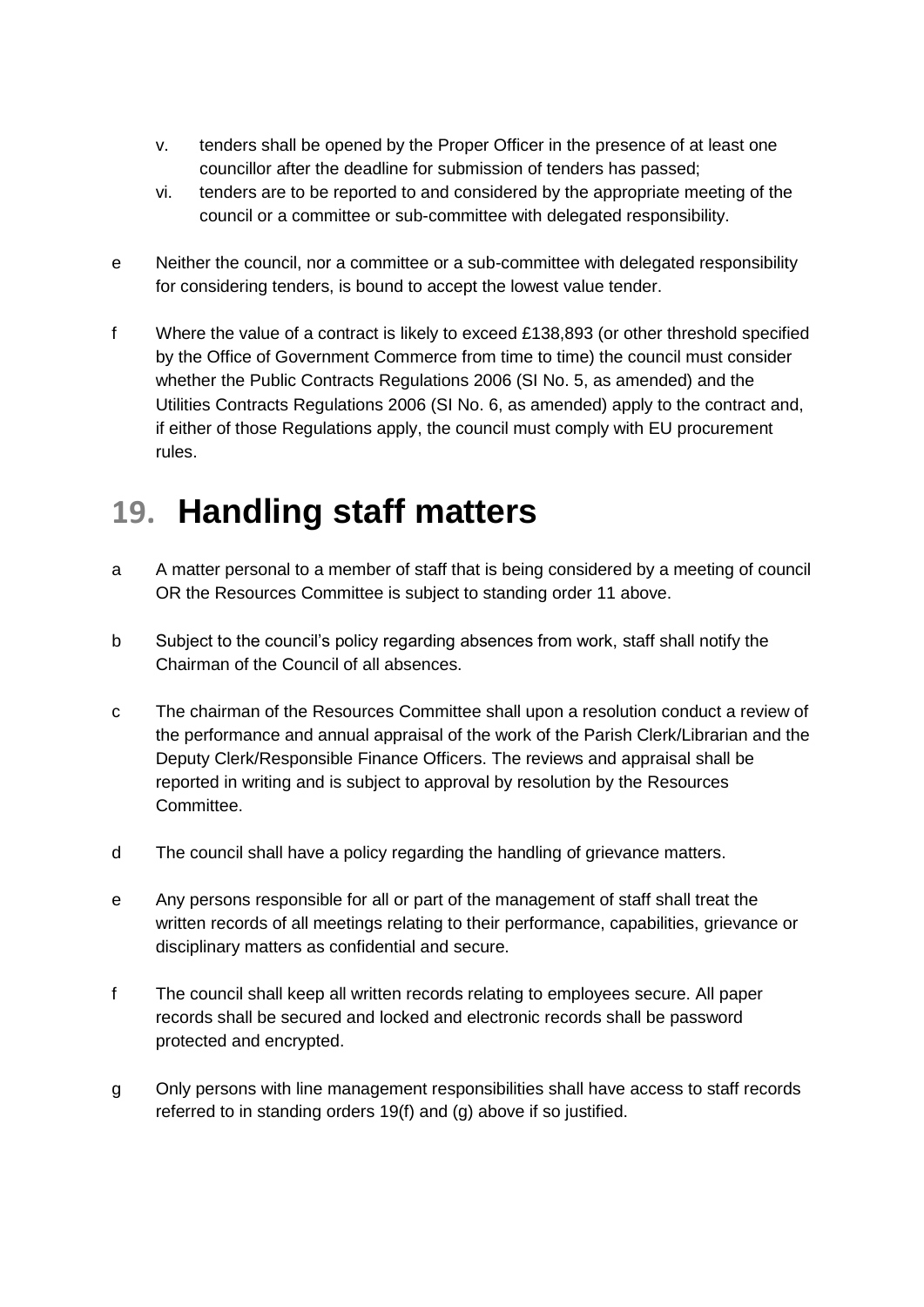## **20. Requests for information**

- a Requests for information held by the council shall be handled in accordance with the council's policy in respect of handling requests under the Freedom of Information Act 2000 and the Data Protection Act 1998.
- b Correspondence from, and notices served by, the Information Commissioner shall be referred by the Proper Officer to the chairman of the Council. The Council shall have the power to do anything to facilitate compliance with the Freedom of Information Act 2000.

#### **21. Relations with the press/media**

a Requests from the press or other media for an oral or written comment or statement from the Council, its councillors or staff shall be handled in accordance with the Council's policy in respect of dealing with the press and/or other media.

#### **22. Execution and sealing of legal deeds**

*See also standing orders 15(b)(xii) and (xvii) above.*

a A legal deed shall not be executed on behalf of the council unless authorised by a resolution.

#### **23. Communicating with District and County or Unitary councillors**

a An invitation to attend a meeting of the council shall be sent, together with the agenda, to the ward councillor(s) of the District and County Council representing the area of the council.

#### **24. Restrictions on councillor activities**

a. Unless authorised by a resolution, no councillor shall issue orders, instructions or directions.

#### **25. Standing orders generally**

a All or part of a standing order, except one that incorporates mandatory statutory requirements, may be suspended by resolution in relation to the consideration of an